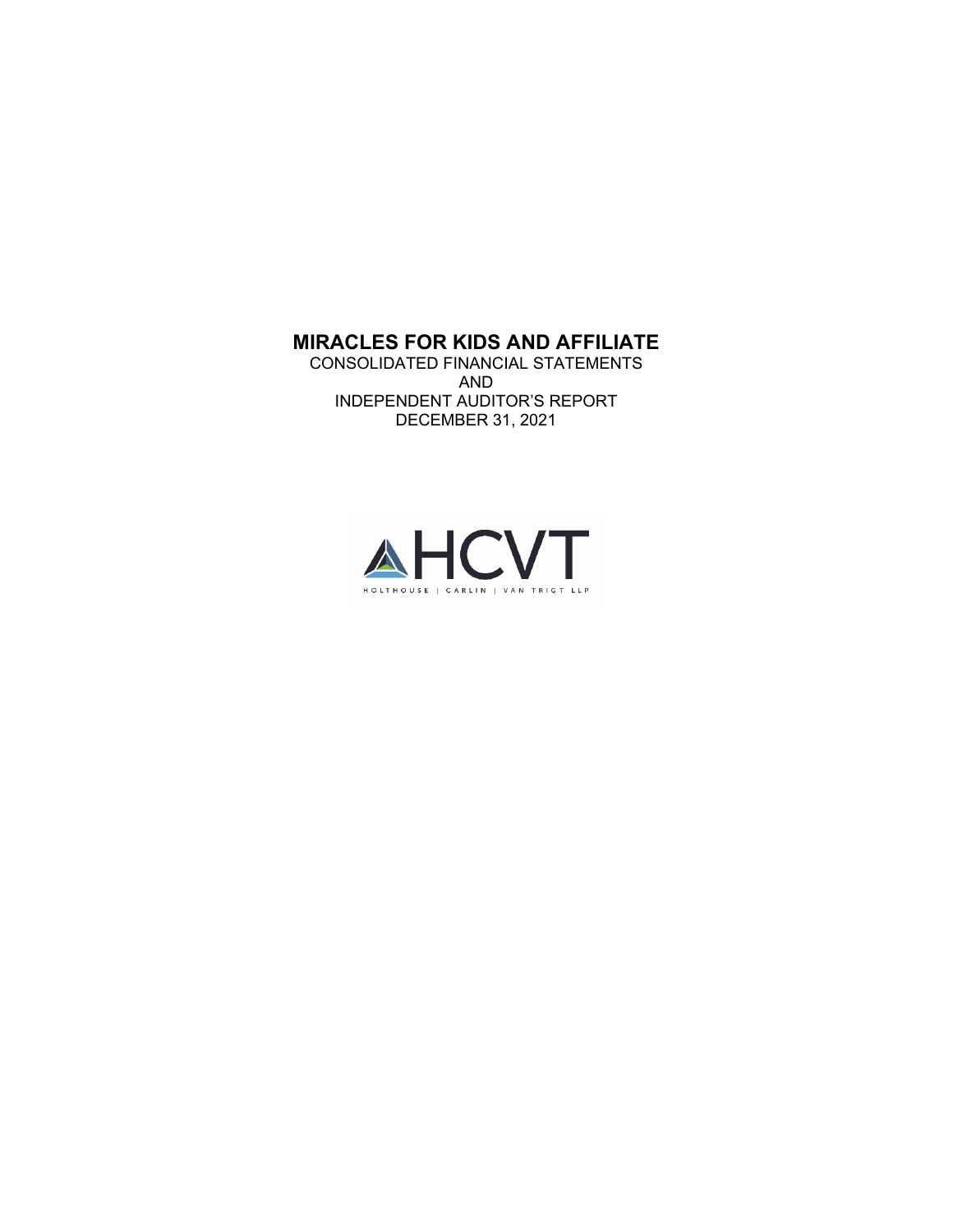|                                                               | Page No. |
|---------------------------------------------------------------|----------|
| Independent Auditor's Report                                  | $1 - 2$  |
| Consolidated Financial Statements:                            |          |
| <b>Consolidated Statement of Financial Position</b>           | 3        |
| Consolidated Statement of Activities and Change in Net Assets | 4        |
| <b>Consolidated Statement of Functional Expenses</b>          | 5        |
| <b>Consolidated Statement of Cash Flows</b>                   | 6        |
| Notes to Consolidated Financial Statements                    | $7 - 15$ |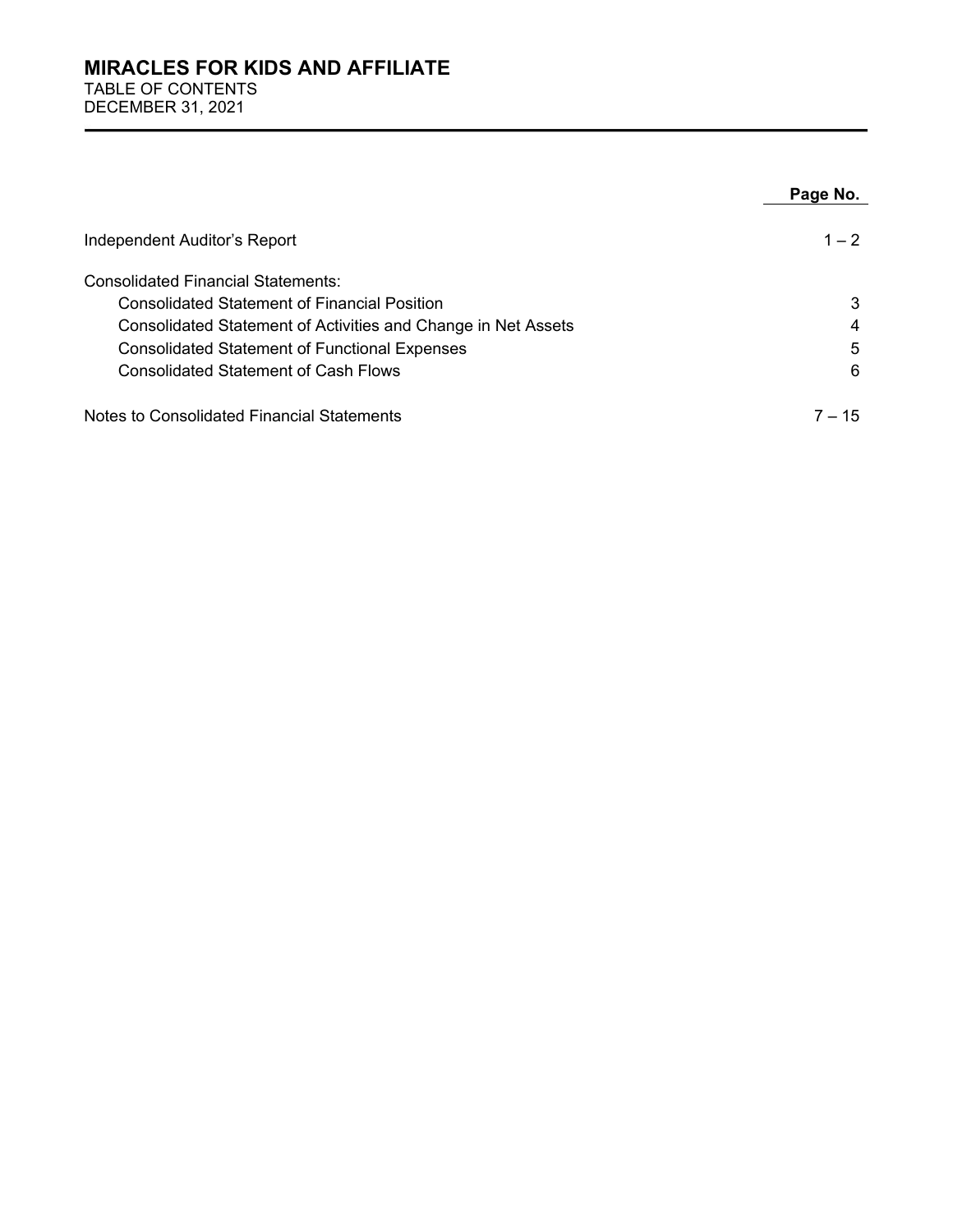

# **INDEPENDENT AUDITOR'S REPORT**

Board of Directors of Miracles for Kids:

# **Opinion**

We have audited the accompanying consolidated financial statements of Miracles for Kids (a non-profit organization) and its affiliate (collectively, the Organization), which comprise the consolidated statement of financial position as of December 31, 2021, and the related consolidated statements of activities and change in net assets, functional expenses, and cash flows for the year then ended, and the related notes to the financial statements.

In our opinion, the consolidated financial statements referred to above present fairly, in all material respects, the financial position of the Organization as of December 31, 2021, and the changes in their net assets and their cash flows for the year then ended in accordance with accounting principles generally accepted in the United States of America.

# **Basis for Opinion**

We conducted our audit in accordance with auditing standards generally accepted in the United States of America. Our responsibilities under those standards are further described in the Auditor's Responsibilities for the Audit of the Financial Statements section of our report. We are required to be independent of the Organization and to meet our other ethical responsibilities in accordance with the relevant ethical requirements relating to our audit. We believe that the audit evidence we have obtained is sufficient and appropriate to provide a basis for our audit opinion.

# **Responsibilities of Management for the Consolidated Financial Statements**

Management is responsible for the preparation and fair presentation of the consolidated financial statements in accordance with accounting principles generally accepted in the United States of America, and for the design, implementation, and maintenance of internal control relevant to the preparation and fair presentation of consolidated financial statements that are free from material misstatement, whether due to fraud or error.

In preparing the consolidated financial statements, management is required to evaluate whether there are conditions or events, considered in the aggregate, that raise substantial doubt about the Organization's ability to continue as a going concern within one year after the date that the consolidated financial statements are available to be issued.

#### **Auditor's Responsibilities for the Audit of the Consolidated Financial Statements**

Our objectives are to obtain reasonable assurance about whether the consolidated financial statements as a whole are free from material misstatement, whether due to fraud or error, and to issue an auditor's report that includes our opinion. Reasonable assurance is a high level of assurance but is not absolute assurance and therefore is not a guarantee that an audit conducted in accordance with generally accepted auditing standards will always detect a material misstatement when it exists. The risk of not detecting a material misstatement resulting from fraud is higher than for one resulting from error, as fraud may involve collusion, forgery, intentional omissions, misrepresentations, or the override of internal control. Misstatements, including omissions, are considered material if there is a substantial likelihood that, individually or in the aggregate, they would influence the judgment made by a reasonable user based on the financial statements.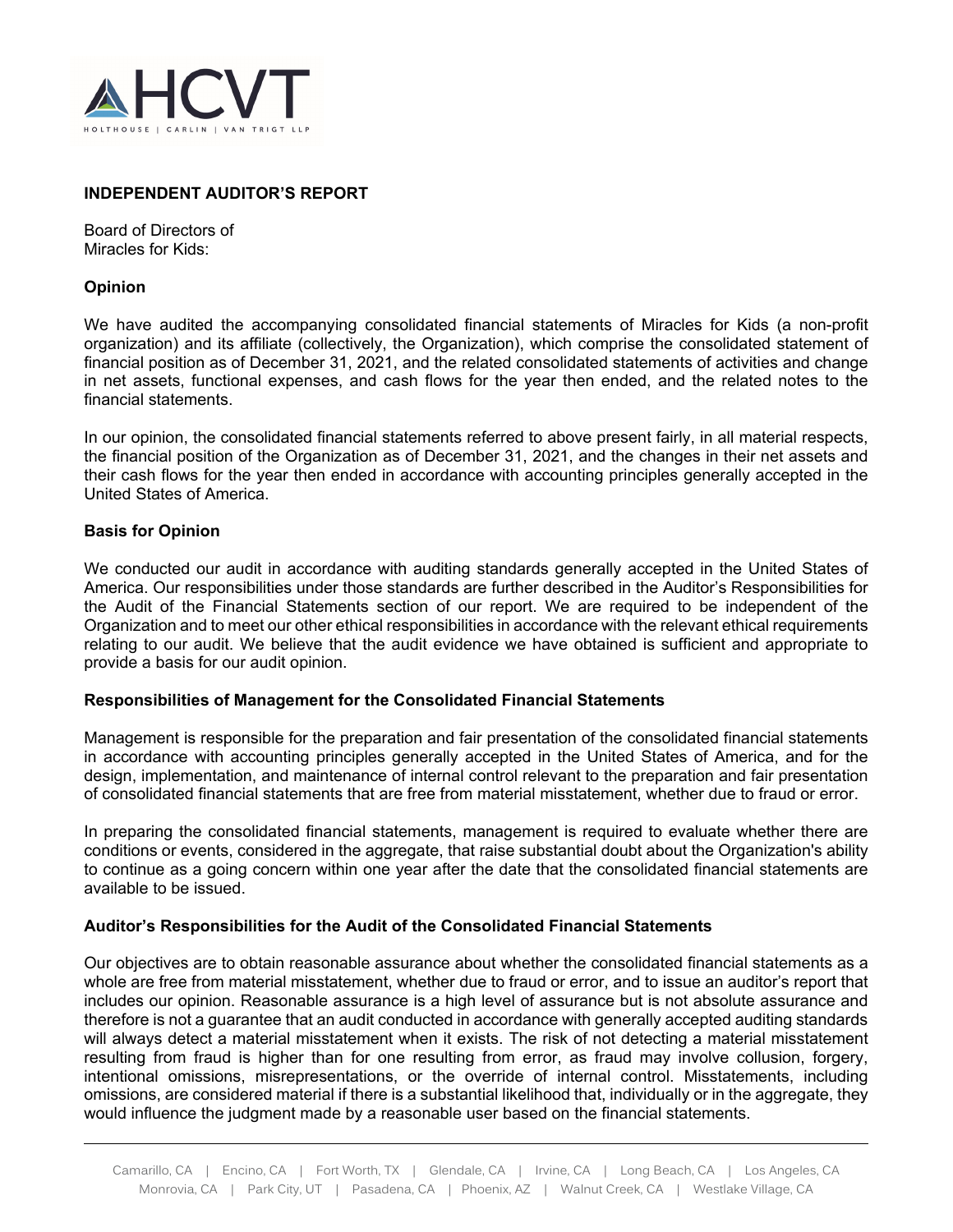

In performing an audit in accordance with generally accepted auditing standards, we:

- Exercise professional judgment and maintain professional skepticism throughout the audit.
- Identify and assess the risks of material misstatement of the consolidated financial statements, whether due to fraud or error, and design and perform audit procedures responsive to those risks. Such procedures include examining, on a test basis, evidence regarding the amounts and disclosures in the consolidated financial statements.
- Obtain an understanding of internal control relevant to the audit in order to design audit procedures that are appropriate in the circumstances, but not for the purpose of expressing an opinion on the effectiveness of the Organization's internal control. Accordingly, no such opinion is expressed.
- Evaluate the appropriateness of accounting policies used and the reasonableness of significant accounting estimates made by management, as well as evaluate the overall presentation of the consolidated financial statements.
- Conclude whether, in our judgment, there are conditions or events, considered in the aggregate, that raise substantial doubt about the Organization's ability to continue as a going concern for a reasonable period of time.

We are required to communicate with those charged with governance regarding, among other matters, the planned scope and timing of the audit, significant audit findings, and certain internal control related matters that we identified during the audit.

Holthouse Carlin & Van Trigt UP

Irvine, California June 17, 2022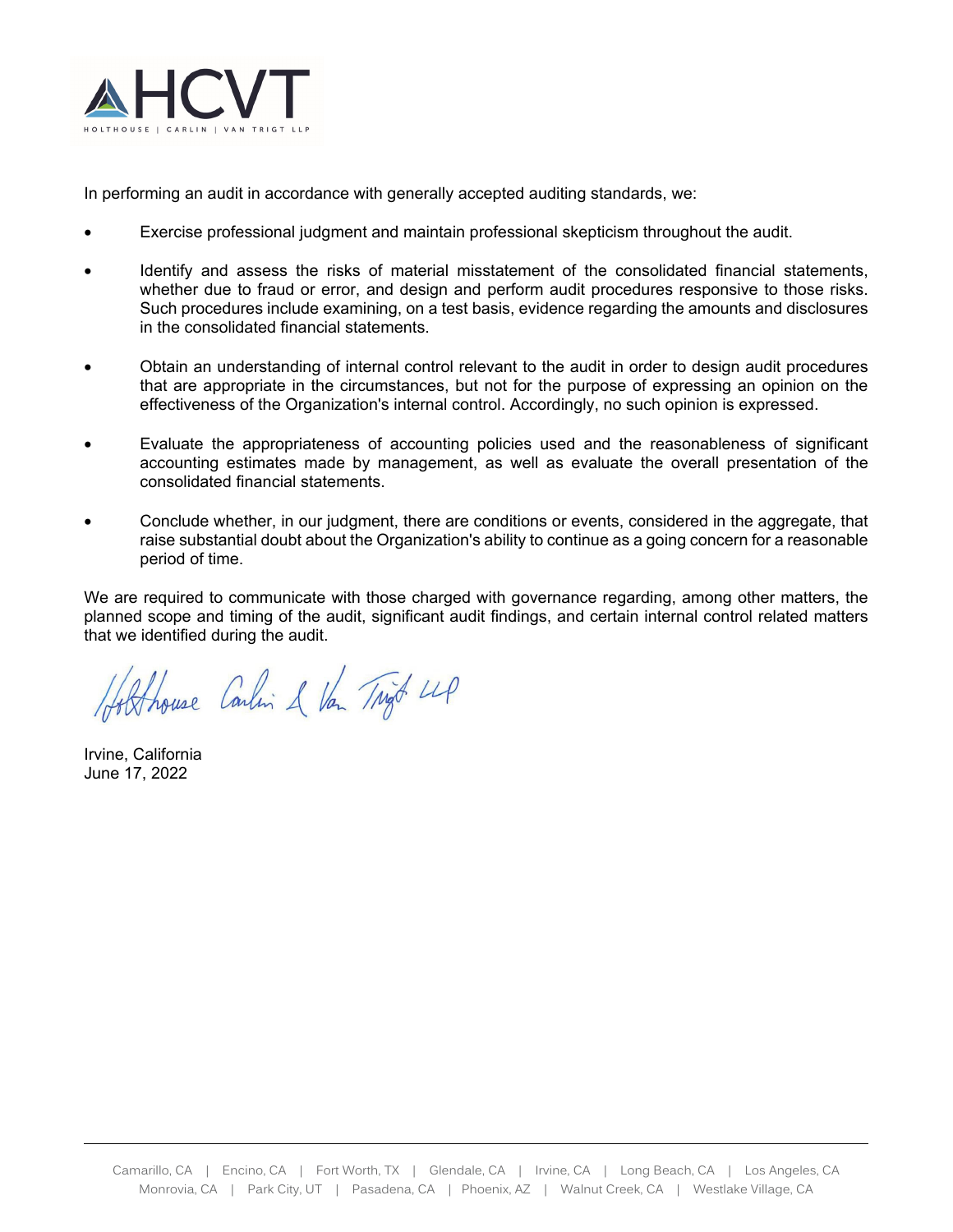CONSOLIDATED STATEMENT OF FINANCIAL POSITION

# **AS OF DECEMBER 31, 2021 ASSETS Current assets:** Cash and cash equivalents **Access 2,672,398** Cash and cash equivalents Pledges receivable 616,448 and 516,448 and 516,448 and 516,448 and 516,448 and 516,448 and 516,448 and 516,448  $\sim$ Pledges receivable - related party 58,523 Prepaid expenses and other current assets 74,647 Program inventory 243,724 **Total current assets** 3,565,740 Property, net 256,113 Pledges receivable, net of current portion and discount 38,190 Pledges receivable - related party, net of current portion and discount 139,202 Right-of-use asset 2,345,412 Other assets 39,131 **Total assets** \$ 6,383,788 **LIABILITIES AND NET ASSETS Current liabilities:** Accounts payable 22,761 Accrued expenses and other current liabilities **Accrued expenses** and other current liabilities **97,572 Total current liabilities** 120,333 Lease liability 2,445,204 **Total liabilities** 2,565,537 Commitments and contingencies (see Notes) **Net assets**

| Without donor restrictions       | 3,818,251 |
|----------------------------------|-----------|
| <b>Total net assets</b>          | 3,818,251 |
| Total liabilities and net assets | 6,383,788 |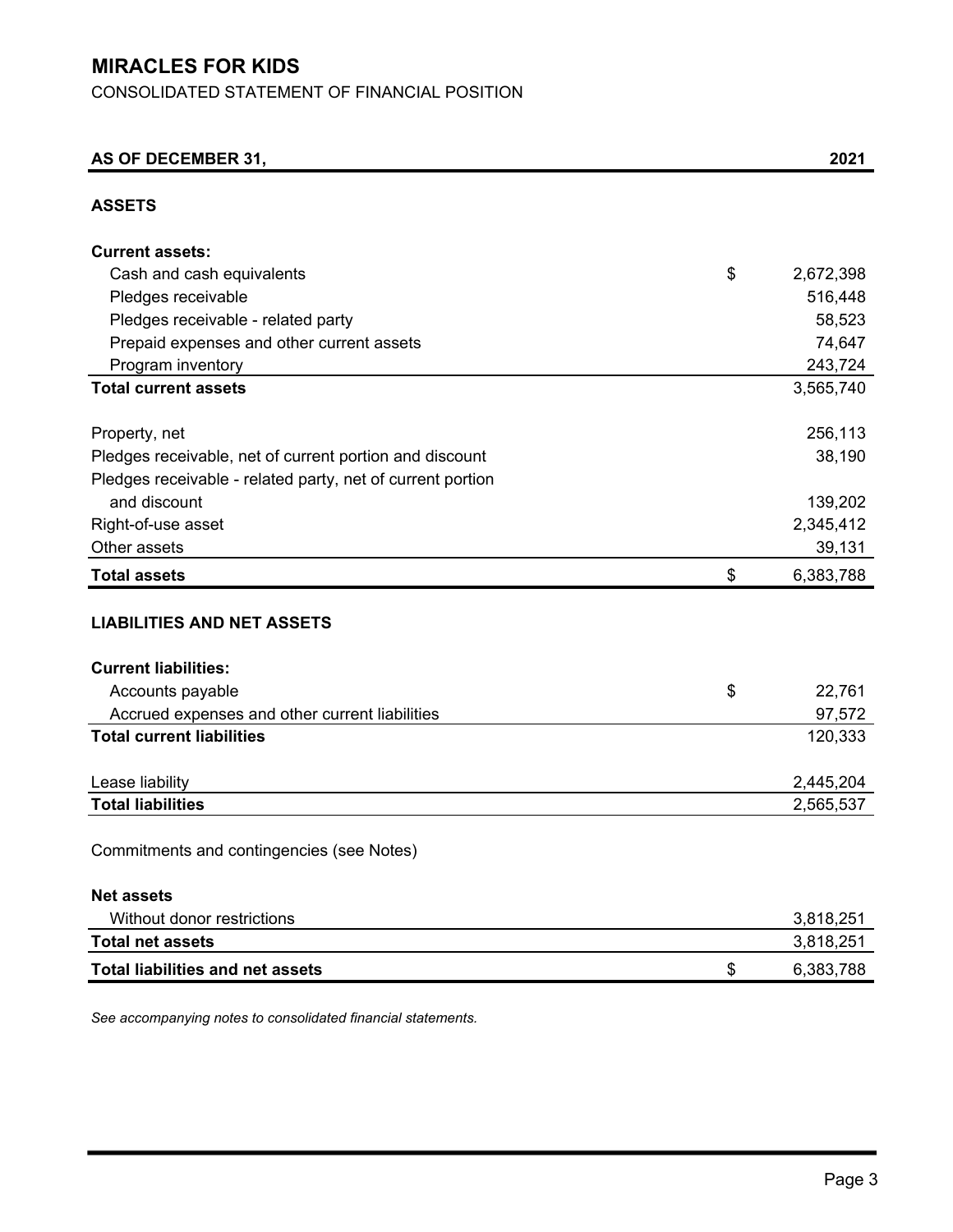CONSOLIDATED STATEMENT OF ACTIVITIES AND CHANGE IN NET ASSETS

| FOR THE YEAR ENDED DECEMBER 31,                               |                 | 2021            |
|---------------------------------------------------------------|-----------------|-----------------|
|                                                               |                 |                 |
| Support, revenue and gains - without donor restrictions:      |                 |                 |
| Contributions - individuals                                   |                 | \$<br>251,558   |
| Contributions - corporations and foundations                  |                 | 526,757         |
| Contributions - Miracle Manor capital campaign                |                 | 30,000          |
| Grants - corporations                                         |                 | 258,600         |
| Donated supplies and program inventory                        |                 | 1,173,265       |
| Special event revenue                                         | \$<br>3,678,313 |                 |
| Less: direct cost of benefits provided to donors              | (915, 158)      | 2,763,155       |
| Rental income, net of concessions of \$187,978 and            |                 |                 |
| vacancy loss of \$88,793                                      |                 | 70,586          |
| Grant revenue - PPP Loan Forgiveness                          |                 | 180,797         |
| Total support, revenue and gains - without donor restrictions |                 | 5,254,718       |
|                                                               |                 |                 |
| <b>Expenses and losses:</b>                                   |                 |                 |
| Program services                                              |                 | 2,926,015       |
| Supporting services:                                          |                 |                 |
| Management and general                                        |                 | 333,265         |
| Fundraising                                                   |                 | 546,620         |
| Subtotal supporting services                                  |                 | 879,885         |
| <b>Total expenses</b>                                         |                 | 3,805,900       |
| Loss on pledges receivable                                    |                 | 302,238         |
| <b>Total expenses and losses</b>                              |                 | 4,108,138       |
|                                                               |                 |                 |
| Change in net assets without donor restrictions               |                 | 1,146,580       |
|                                                               |                 |                 |
| Net assets without donor restrictions - beginning of the year |                 | 2,671,671       |
|                                                               |                 |                 |
| Net assets without donor restrictions - end of the year       |                 | \$<br>3,818,251 |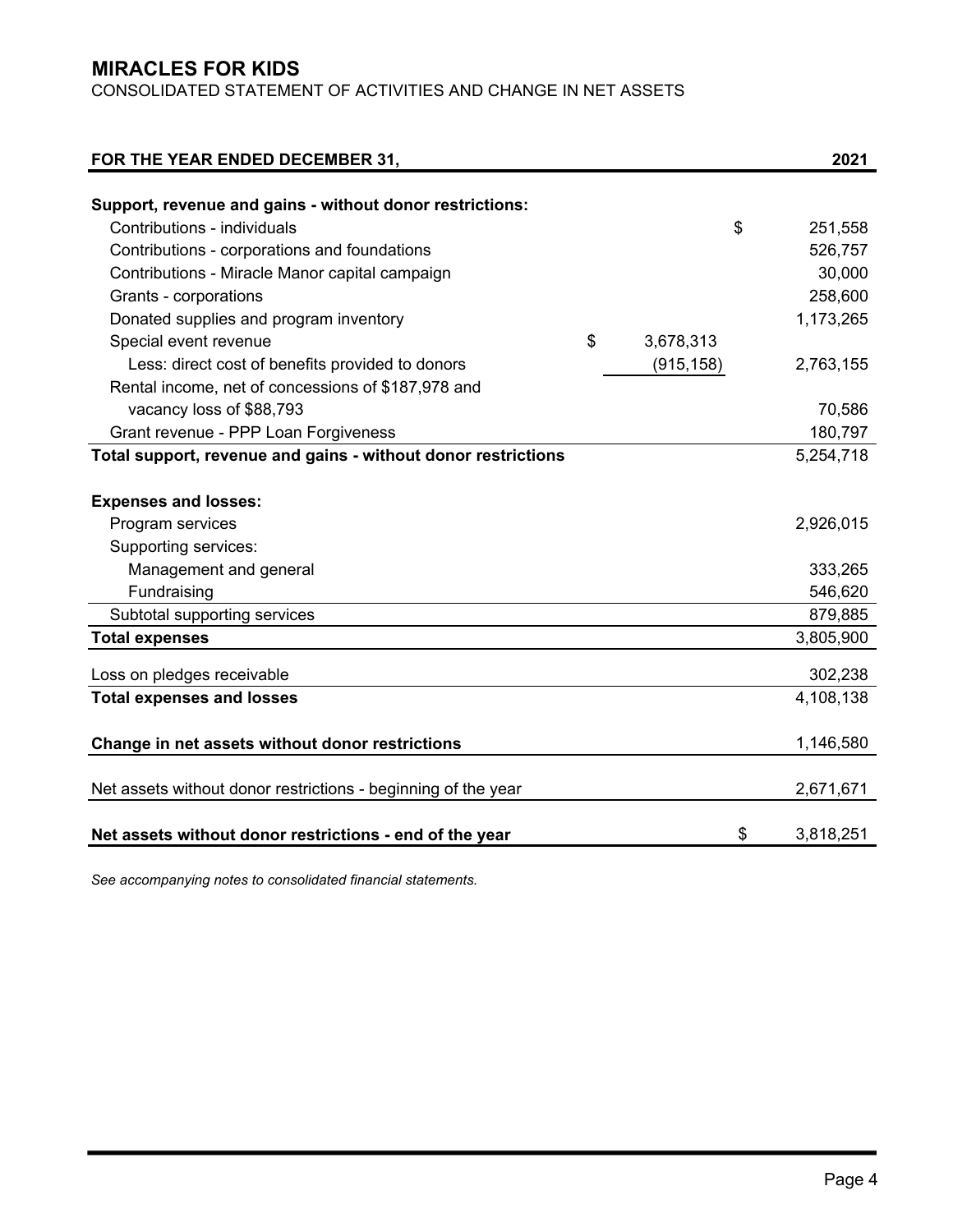CONSOLIDATED STATEMENT OF FUNCTIONAL EXPENSES

|                                                   |                   |                | <b>Program Services</b>  |      |                 |                                  | <b>Supporting Services</b> |                 |            |
|---------------------------------------------------|-------------------|----------------|--------------------------|------|-----------------|----------------------------------|----------------------------|-----------------|------------|
| FOR THE YEAR ENDED DECEMBER 31, 2021              | Grants            | Housina        | Wellness<br>and Support  |      | <b>Subtotal</b> | <b>Management</b><br>and General | <b>Fundraising</b>         | <b>Subtotal</b> | Total      |
| Salaries, benefits, and taxes                     | \$<br>479,976 \$  | 159,992 \$     | 26,665 \$                |      | 666,633 \$      | 64,768 \$                        | 393,694 \$                 | 458,462 \$      | 1,125,095  |
| Occupancy                                         | 46,175            | 340,216        | 18,470                   |      | 404,861         | 55,410                           | 36,940                     | 92,350          | 497,211    |
| Grants                                            | 737,261           |                | $\blacksquare$           |      | 737,261         |                                  |                            |                 | 737,261    |
| Special events - facilities, rentals, fees and    |                   |                |                          |      |                 |                                  |                            |                 |            |
| other production expenses                         |                   |                |                          |      |                 | $\overline{\phantom{0}}$         | 915,158                    | 915,158         | 915,158    |
| Professional services                             |                   |                |                          |      |                 | 183,836                          |                            | 183,836         | 183,836    |
| Insurance                                         | 13,225            | 4,408          | 734                      |      | 18,367          | 1,986                            | 4,468                      | 6,454           | 24,821     |
| Program supplies                                  | 430,018           | 143,339        | 466,490                  |      | 1,039,847       | $\overline{\phantom{0}}$         |                            |                 | 1,039,847  |
| Meals, travel and entertainment                   | 29,896            | 9,965          | 1,661                    |      | 41,522          | 4,489                            | 10,100                     | 14,589          | 56,111     |
| Licenses, dues and other fees                     | 26,585            | 8,862          | 1,477                    |      | 36,924          | 3,992                            | 8,981                      | 12,973          | 49,897     |
| Other expenses                                    | 53,746            | 17,916         | 2,986                    |      | 74,648          | 8,070                            | 18,158                     | 26,228          | 100,876    |
| Depreciation                                      | 66,287            | 22,096         | 3,682                    |      | 92,065          | 9,953                            | 22,394                     | 32,347          | 124,412    |
| Interest                                          | 1,342             | 448            | 75                       |      | 1,865           | 202                              | 454                        | 656             | 2,521      |
| Bank and other fees                               |                   | $\blacksquare$ |                          |      |                 | 559                              | 51,431                     | 51,990          | 51,990     |
| <b>Total expenses</b>                             | \$<br>,884,511 \$ | 707,242 \$     | 522,240 \$               |      | 3,113,993 \$    | 333,265 \$                       | 1,461,778 \$               | 1,795,043 \$    | 4,909,036  |
| Less: rental concessions granted to tenants       | (187, 978)        |                | $\blacksquare$           |      | (187, 978)      |                                  |                            |                 | (187, 978) |
| Less: direct costs of benefits provided to donors |                   |                | $\overline{\phantom{0}}$ |      |                 | $\blacksquare$                   | (915, 158)                 | (915, 158)      | (915, 158) |
| <b>Total functional expenses</b>                  | \$<br>,696,533 \$ | 707,242 \$     | 522,240                  | - \$ | 2,926,015 \$    | 333,265 \$                       | 546,620 \$                 | 879,885 \$      | 3,805,900  |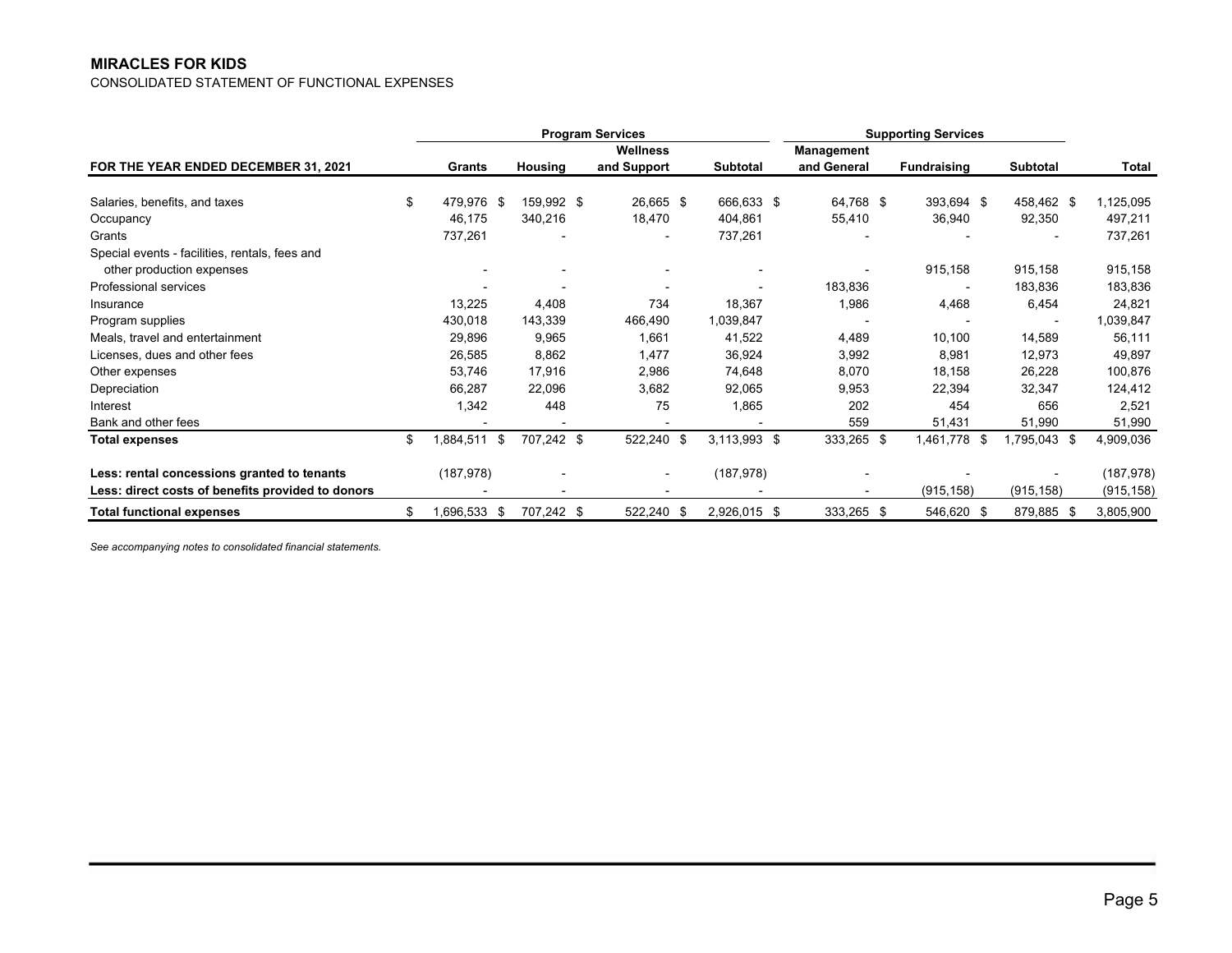CONSOLIDATED STATEMENT OF CASH FLOWS

| FOR THE YEAR ENDED DECEMBER 31,                                             | 2021            |
|-----------------------------------------------------------------------------|-----------------|
|                                                                             |                 |
| <b>Cash flows from operating activities:</b>                                |                 |
| Change in net assets without donor restrictions                             | \$<br>1,146,580 |
| Adjustments to reconcile change in net assets without donor restrictions to |                 |
| net cash provided by operating activities:                                  |                 |
| Depreciation                                                                | 124,412         |
| Amortization of operating lease                                             | 18,605          |
| Loss on pledges receivable                                                  | 302,238         |
| Discount on pledges receivable                                              | 14,895          |
| In-kind contributions included in program inventory                         | (165, 304)      |
| Changes in operating assets and liabilities:                                |                 |
| Pledges receivable                                                          | (219, 877)      |
| Prepaid expenses and other current assets                                   | (39, 717)       |
| Program inventory                                                           | (5, 731)        |
| Accounts payable                                                            | (24, 714)       |
| Accrued expenses and other current liabilities                              | 2,357           |
| Net cash provided by operating activities                                   | 1,153,744       |
|                                                                             |                 |
| Net change in cash and cash equivalents                                     | 1,153,744       |
| Cash and cash equivalents at beginning of year                              | 1,518,654       |
| Cash and cash equivalents at end of year                                    | \$<br>2,672,398 |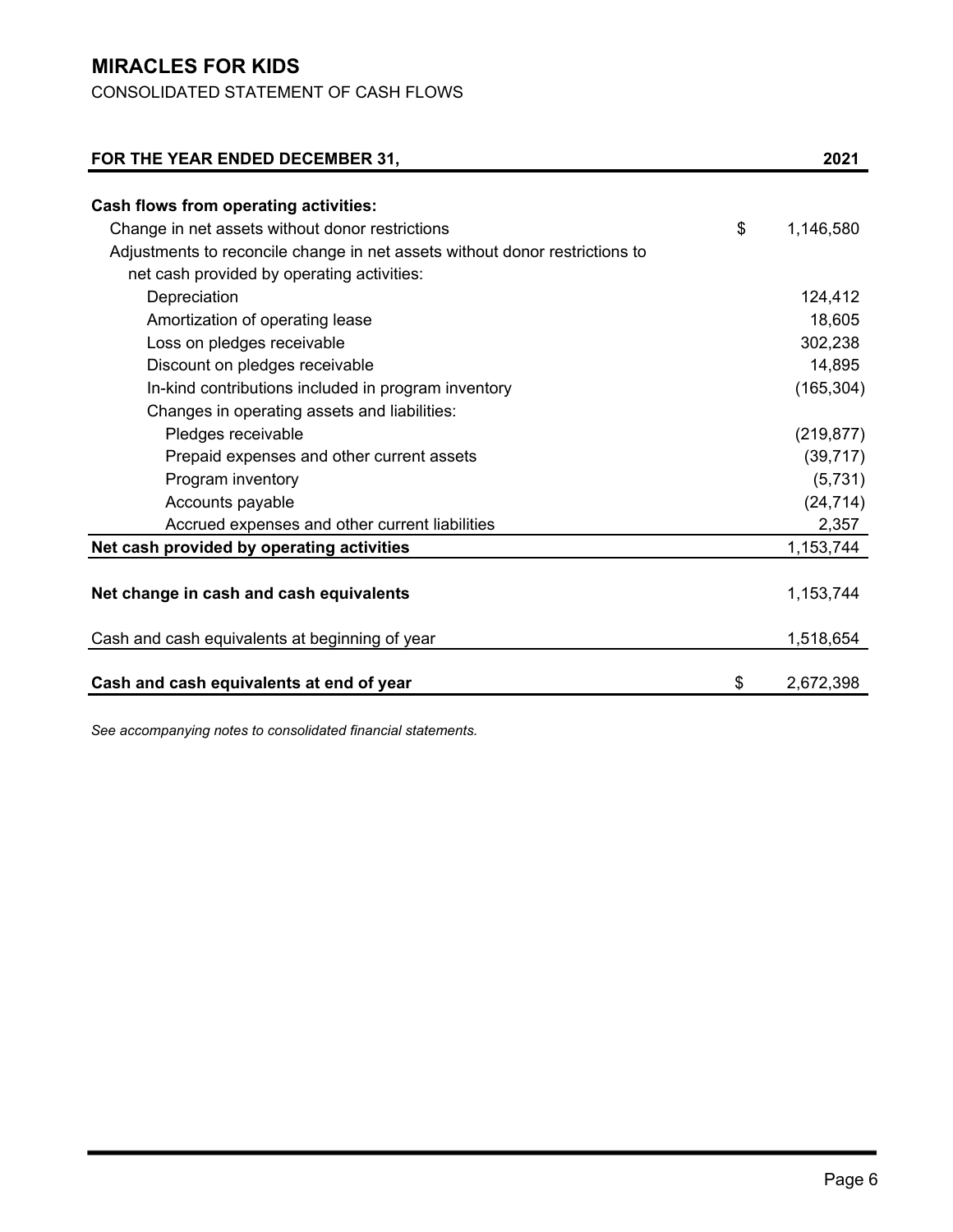# **1. ORGANIZATION AND NATURE OF BUSINESS**

Miracles for Kids (the Organization) helps families with critically-ill children battle bankruptcy, homelessness, hunger and depression so they can concentrate on what is most important – fighting for their child's life. As one of the only organizations on the West Coast dedicated to alleviating these stressors, Miracles for Kids' focuses on helping through its major programs:

- **Grants Program** Monthly grants pay rent, help keep the lights on, food on the table, the water running and so much more.
- *Housing Program* Families at risk of homelessness have an affordable and safe place to call home with Miracle Manor, a 12-unit apartment complex located in Orange County, CA, only a few blocks away from Children's Hospital of Orange County (CHOC).

#### ● *Wellness and Basic Needs Program*

- o Mental health services, educational sessions and outdoor wellness activities help families better cope with trauma and stress associated with life-threatening diseases.
- o The Basket of Miracles and Box of Miracles programs help provide food, clothing, home goods, and other essential items to ensure families in crisis are getting necessities.

These programs serve families living at or near the poverty level, with a critically-ill child in treatment at one of the four leading children's hospitals: CHOC, Children's Hospital Los Angeles, Mattel Children's Hospital UCLA, and UCSF Benioff Children's Hospital in the Bay Area. The monthly financial assistance, subsidized housing, mental health services and wellness activities provided by Miracles for Kids help to create stability when families are crumbling from the financial and emotional devastation of fighting for their child's life.

In 2021, Miracles for Kids helped 1,532 family members remain housed, fed, and stable. The children battle over 76 unique illnesses and conditions. Although nearly one-half of the patients served have been diagnosed with a type of pediatric cancer, the remaining patients have bloodbased diseases and rare medical conditions where few, if any, support services are available. Specific support in 2021 included:

- 228 families received monthly financial assistance for 1,921 essential bills covered by Bill Pay. Monthly funding was increased by 25% to make a more significant impact on patient families struggling to make ends meet.
- 15 families were provided 22,649 nights of sleep in stable, subsidized housing at Miracle Manor.
- 264 mental health sessions, educational and wellness activities were held by Wellness Therapists for families. The Wellness Program expanded by 43%.
- 2,901 Basic Needs deliveries were provided to 353 families.

Based in Southern California, Miracles for Kids was founded in 2002 and incorporated in California as a nonprofit organization. The organization continues to advance its mission through the leadership of the Co-Founder and Chief Executive Officer, Autumn Strier, and a team of 18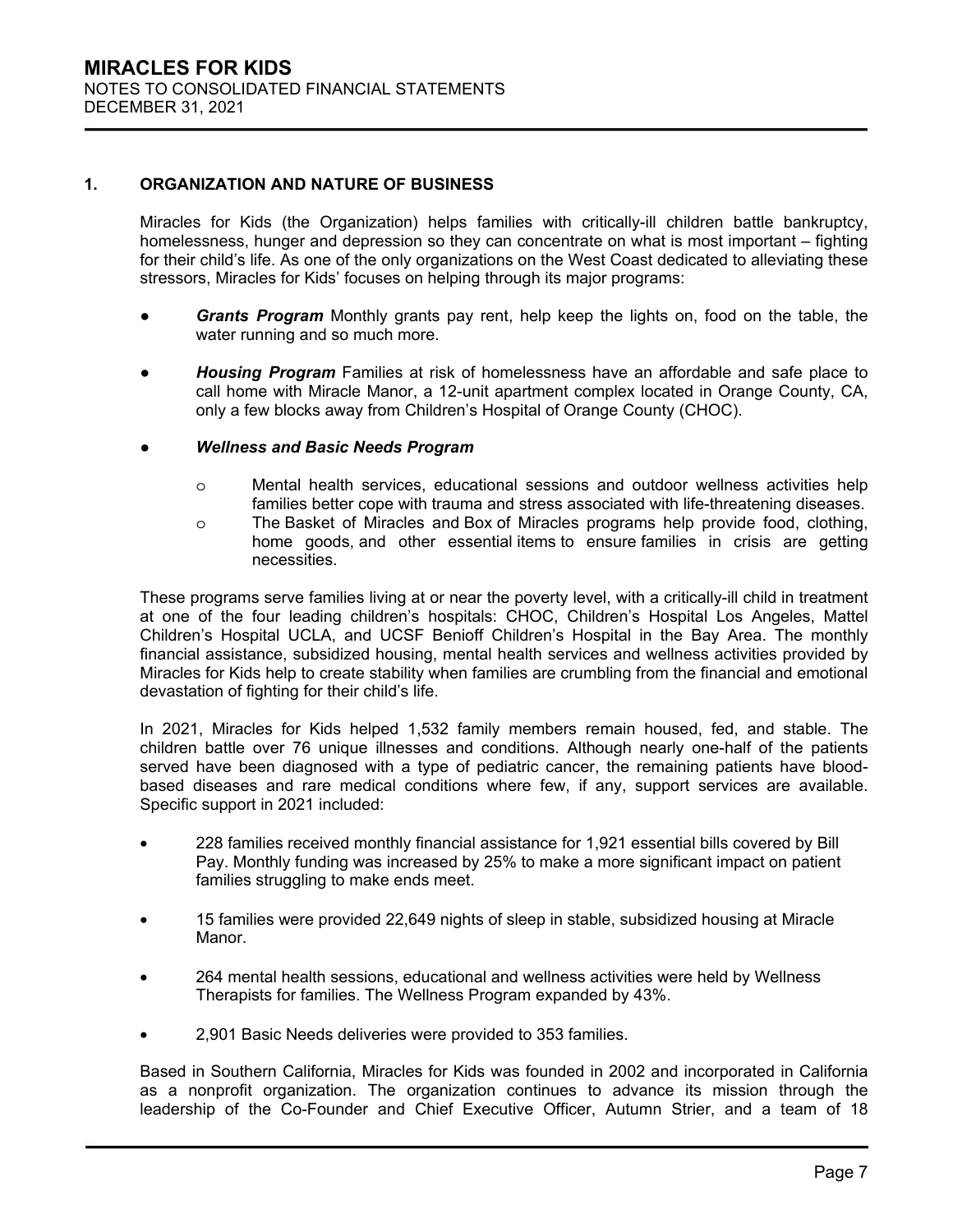employees. They operate a main office in Irvine, CA and a subsidized housing complex, Miracle Manor, in Orange, CA. To learn more about how Miracles for Kids has joined forces with parents and loved ones, visit miraclesforkids.org.

*Miracle Manor, LLC* Miracle Manor, LLC (Miracle Manor), formed on December 18, 2014, was originally formed to own and operate a 12-unit apartment complex used to provide subsidized housing to families with critically-ill children. The housing program was operated by Miracles for Kids, which is the sole member of the Subsidiary. Miracles for Kids and Miracle Manor are collectively the "Organization." During 2019, Miracle Manor sold all of its property and is in the process of being dissolved.

# **2. SUMMARY OF SIGNIFICANT ACCOUNTING POLICIES**

**Basis of Accounting** The Organization maintains its accounting records under the accrual method of accounting in conformity with accounting principles generally accepted in the United States of America (US GAAP).

*Principles of Consolidation* The consolidated financial statements include the accounts of Miracles for Kids and Miracle Manor. All significant intercompany accounts and transactions have been eliminated in consolidation.

*Net Assets* Net assets and revenues, expenses, gains and losses are classified based on the existence or absence of donor-imposed restrictions. Accordingly, net assets and changes therein are classified as follows:

- *With Donor Restrictions* Resources that are subject to donor-imposed restrictions. Some restrictions are temporary in nature, such as those restricted by a donor for use for a particular purpose or in a particular future period. Other restrictions may be perpetual in nature, such as those that are restricted by a donor that the resources must be maintained in perpetuity. When a donor restriction is satisfied, either by using the resources in the manner specified by the donor or by the passage of time, the expiration of the restriction is reported in the consolidated financial statements by reclassifying the net assets from net assets with donor restrictions to net assets without donor restrictions.
- *Without Donor Restrictions* Net assets available to support operations and not subject to donor-imposed stipulations. The only limits on the use of net assets without donor restrictions are the broad limits resulting from the nature of the Organization, the environment in which it operates, the purposes specific in its corporate documents and its application for tax-exempt status, and any limits resulting from contractual agreements with creditors and others that are entered into in the course of its operations.

*Functional Allocation of Expenses* The consolidated statement of functional expenses presents the natural classification of expenses by function. Accordingly, certain costs have been allocated among programs and supporting services benefited. The expenses that are allocated include occupancy, depreciation and amortization (allocated on a square footage basis), as well as wages, benefits, payroll taxes, professional services, office expenses, information technology, interest, insurance, and other (all of which are allocated on the basis of estimates of time and effort).

The allocation methodology is periodically reviewed by management for relevancy and accuracy.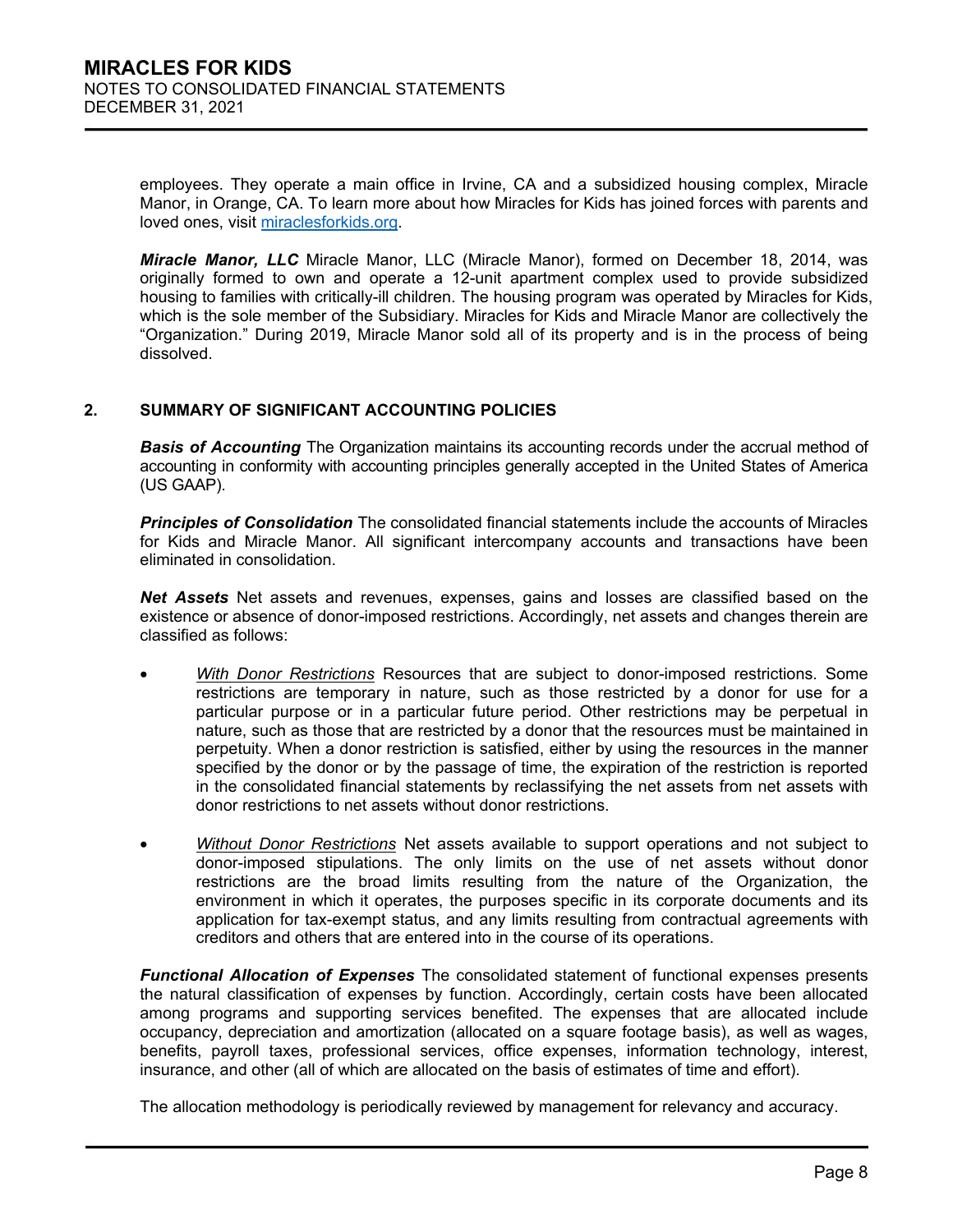The functional classifications are defined as follows:

- Program expenses consist of costs incurred in connection with providing services and conducting programs.
- Management and general expenses consist of costs incurred in connection with the overall activities, which are not allocable to another functional expense category.
- Fundraising expenses consist of costs incurred in connection with activities related to obtaining grants and activities designed to generate revenue.

*Use of Estimates* In preparing consolidated financial statements in conformity with US GAAP, management makes estimates and assumptions that affect the reported amount of assets and liabilities and disclosures of contingent assets and liabilities at the date of the consolidated financial statements, as well as the reported amounts of revenue and expenses during the reporting period. Actual results could differ from these estimates. Significant estimates include the collectability of pledges receivable during the year ended December 31, 2021. Actual results could differ from those estimates.

*Cash and Cash Equivalents* Cash and cash equivalents consist primarily of cash on hand and short term investments, which mature within three months from the date of original purchase. The Organization did not have any cash equivalents as of December 31, 2021.

*Concentration of Business and Credit Risk* The Organization maintains cash balances in excess of the Federal Deposit Insurance Corporation insurance limit. The Organization has not experienced any losses in these accounts and does not believe it is exposed to significant credit risk with respect to cash at December 31, 2021.

The Organization had three donors that accounted for approximately 49% of its pledges receivable as of December 31, 2021. The Organization had one donor that accounted for more than 10% of revenues for the year ended December 31, 2021.

*Advertising Costs* Advertising costs are charged to expense as incurred. Total advertising costs for the year ended December 31, 2021 were \$27,961.

**Property** Property consists of long-lived assets of the Organization acquired for use in the Organization's normal business operations and are not intended for resale. These assets are recorded at cost, net of accumulated depreciation. Renewals and betterments that increase the useful lives of the assets are capitalized. Repair and maintenance expenditures are expensed as incurred. Cost and accumulated depreciation applicable to assets retired or otherwise disposed of are eliminated from the accounts, and any gain or loss on such dispositions are reflected in the consolidated statement of activities and change in net assets.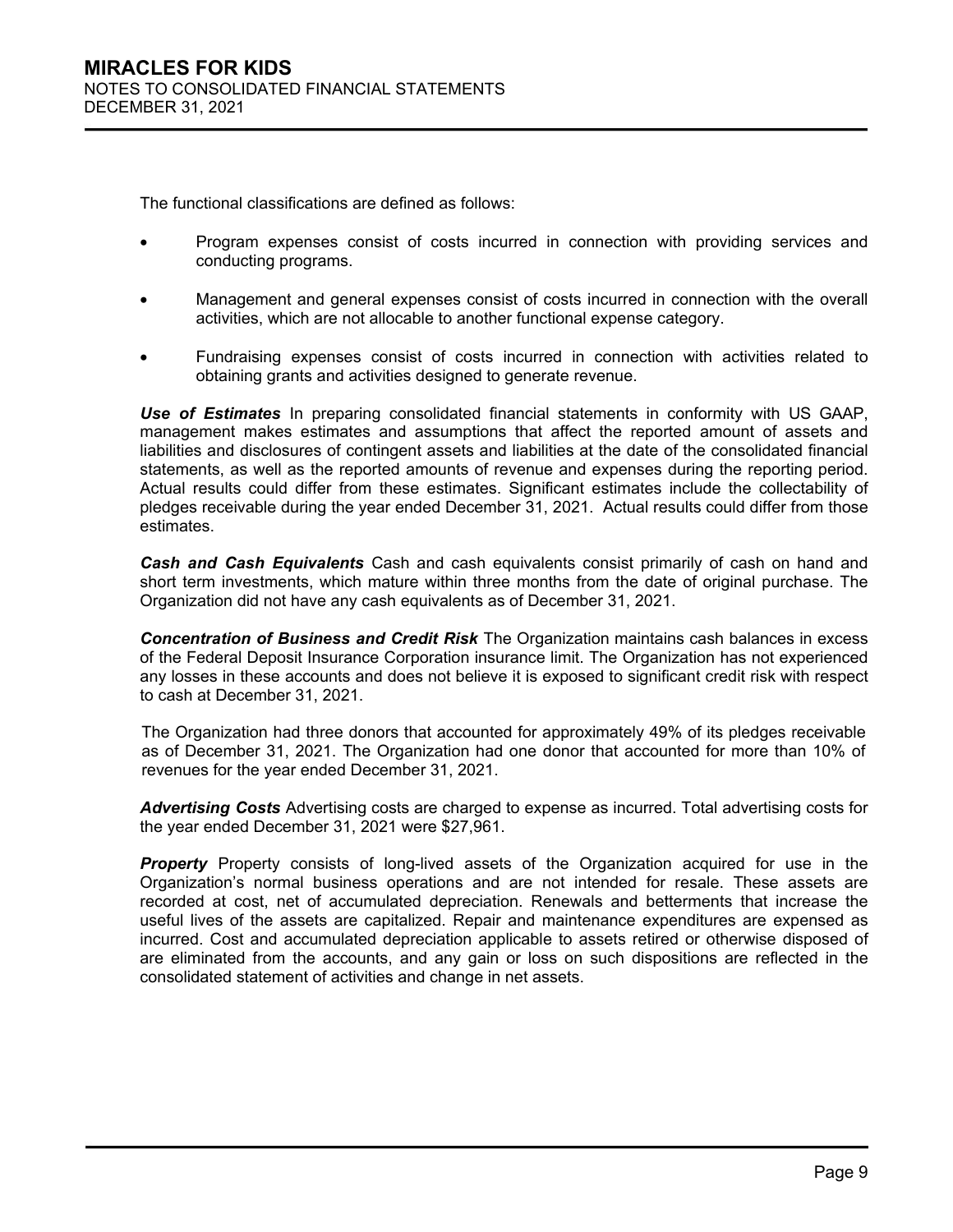Depreciation is calculated using the straight-line method over the estimated useful lives of the assets as follows:

| <b>Description</b>            | Years   |
|-------------------------------|---------|
| Office furniture and fixtures | 10      |
| Computers and other equipment | Б.      |
| Leasehold Improvements        | $2 - 3$ |
| Software                      |         |

Donations of property are recorded as contributions at their estimated fair value. Such donations are reported as contributions without donor restrictions unless the donor has restricted the donated asset to a specific purpose. Assets donated with explicit restrictions regarding their use and contributions of cash that must be used to acquire property are reported as restricted contributions. Absent donor stipulations regarding how long those donated assets must be maintained, the Organization reports expirations of donor restrictions when the donated or acquired assets are placed in service. The Organization reclassifies net assets with donor restrictions to net assets without donor restrictions at that time.

The Organization reviews its property for impairment whenever events or circumstances indicate the carrying amount of an asset may not be recovered. If the fair value is less than the carrying amount of the asset, an impairment loss is recognized for the difference. No impairment loss has been recognized during the year ended December 31, 2021.

*Contributions and Pledges Receivable* Unconditional contributions are recorded at estimated fair value and are recognized as revenue in the period received. The Organization reports unconditional contributions as restricted support if they are received with donor stipulations that limit the use of the donated assets. Donor-restricted contributions are reported as increases in net assets with donor restrictions depending on the nature of the restrictions. When a restriction expires, net assets with donor restrictions are reclassified to net assets without donor restrictions. Contributions or unconditional promises to give with payments due in future periods are discounted to present value and reported as donor-restricted revenue. Conditional promises to give, that is, those with a measurable performance or other barrier and a right of return, are not recognized until the conditions on which they depend have been substantially met.

The Organization uses the allowance method to determine uncollectible pledges receivable. The allowance is based on prior years' experience and management's analysis of specific promises made. During the year ended December 31, 2021, the Organization determined that \$302,238 in pledges receivable would not be collected and recorded a loss. There was no additional allowance recorded as of December 31, 2021.

*Leases* The Organization accounts for its leases under Accounting Standards Codification (ASC) 842, *Leases* (ASC 842). ASC 842 requires the recognition of right-of-use (ROU) assets and lease liabilities for leases classified as operating leases. ROU assets represent the Organization's right to use leased assets over the term of the lease. Lease liabilities represent the Organization's contractual obligation to make lease payments over the lease term.

For operating leases, ROU assets and lease liabilities are recognized at the commencement date. The lease liability is measured as the present value of the future minimum lease payments over the lease term. When the rate implicit in the lease is not determinable, ASC 842 prescribes the use of the Organization's incremental borrowing rate at the commencement date of the lease to determine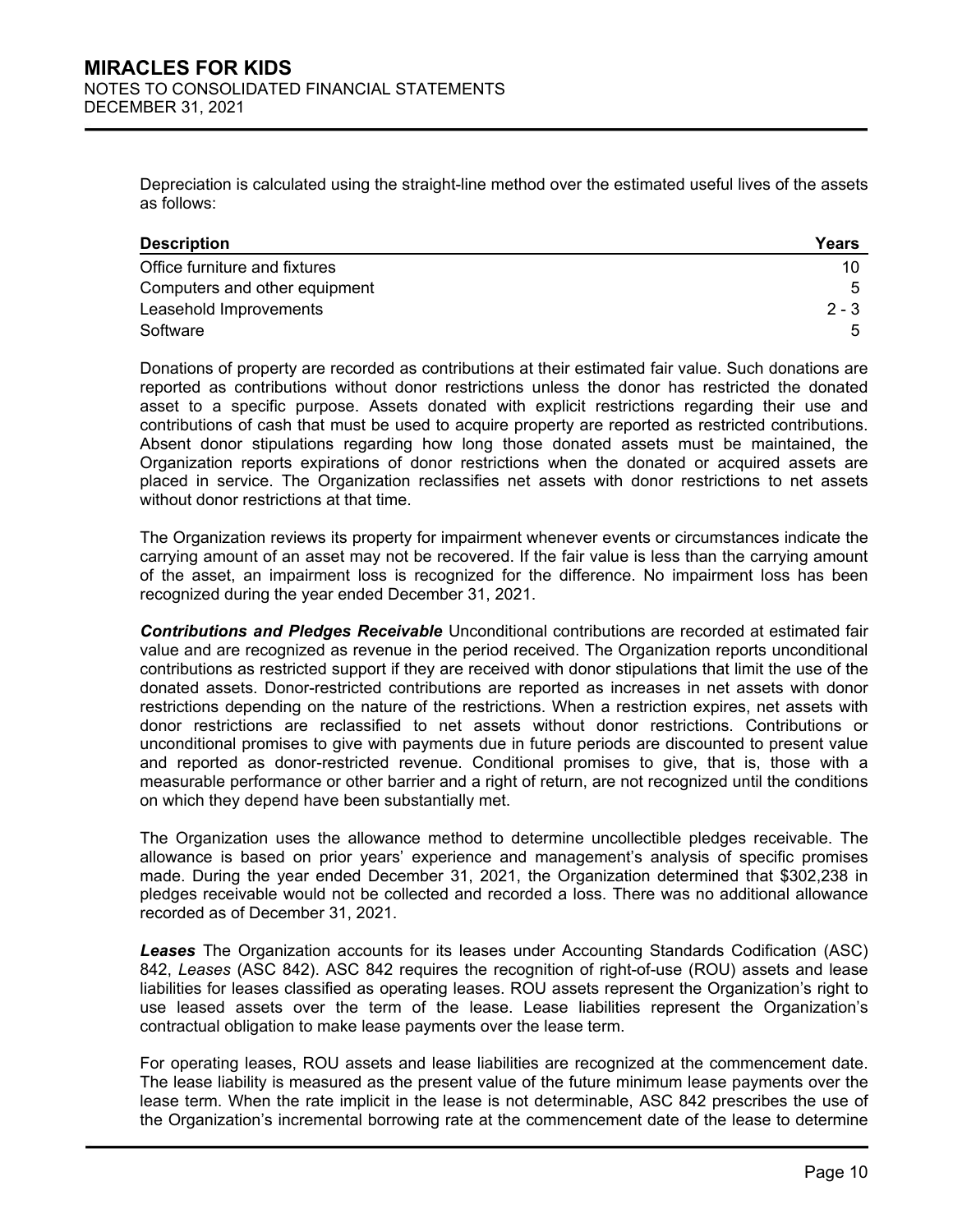the present value of the minimum lease payments. The Organization elected the practical expedient allowing the use of the risk-free discount rate in lieu of their incremental borrowing rate at the commencement date of the lease. ROU assets are calculated as the present value of the remaining lease payments plus unamortized initial direct costs plus any prepayments less any unamortized lease incentives received. Lease terms may include renewal or extension options to the extent they are reasonably certain to be exercised. The assessment of whether renewal or extension options are reasonably certain to be exercised is made at lease commencement. Factors considered in determining whether an option is reasonably certain of exercise include, but are not limited to, the value of any leasehold improvements, the value of renewal rates compared to market rates, and the presence of factors that would cause a significant economic penalty to the Organization if the option were not exercised. Lease expense is recognized on a straight-line basis over the lease term and is included in occupancy expenses in the accompanying consolidated statement of functional expenses.

For finance leases, after lease commencement the lease liability is measured on an amortized cost basis and increased to reflect interest on the liability and decreased to reflect the lease payments made during the period. Interest on the lease liability is determined each period during the lease term as the amount that results in a constant period discount rate on the remaining balance of the liability. The ROU asset is subsequently measured at cost, less any accumulated amortization and any accumulated impairment losses. Amortization of the ROU asset is recognized over the period from the commencement date to the earlier of (1) the end of the useful life of the ROU asset, or (2) the end of the lease term.

The Organization has elected not to recognize ROU assets and lease liabilities for leases with a term of 12 months or less. Differences between variable lease payments included in the measurement of lease liabilities and actual payments are recognized during the period in which they are incurred. Variable lease payments were immaterial for the year ended December 31, 2021. The expense associated with both short-term and variable leases is immaterial and is included in general and administrative expenses on the accompanying consolidated statement of functional expenses.

To the extent a lease arrangement includes both lease and non-lease components, the components are accounted for separately. The transaction price is allocated to the lease and non-lease components based on a relative stand-alone price basis.

*Donated Supplies, Facilities and Services* Donated noncash assets, such as use of facilities and supplies, are recorded at their fair values in the period received. Contributed goods consist primarily of silent auction items and supplies, such as clothing, cleaning, and personal hygiene necessities, which are used in the Organization's programs at the time of donation. The use of contributed goods are recorded in the functional expense classification for the program in which the goods were used. The Organization received \$1,173,265 in contributed supplies and program inventory during the year ended December 31, 2021, of which, approximately \$243,700, was included in program inventory as of December 31, 2021. Program inventory is expected to be used in the wellness and support program during 2022.

Donations of services are recognized in the consolidated financial statements if the services received: (1) create or enhance nonfinancial assets or require specialized skills; (2) are provided by individuals possessing those skills; and (3) would typically need to be purchased if not provided by donation. Other volunteer services that do not meet these criteria are not recognized in the accompanying consolidated financial statement as there is no objective basis for deriving their value. The Organization did not receive any donated services of for the year ended December 31, 2021.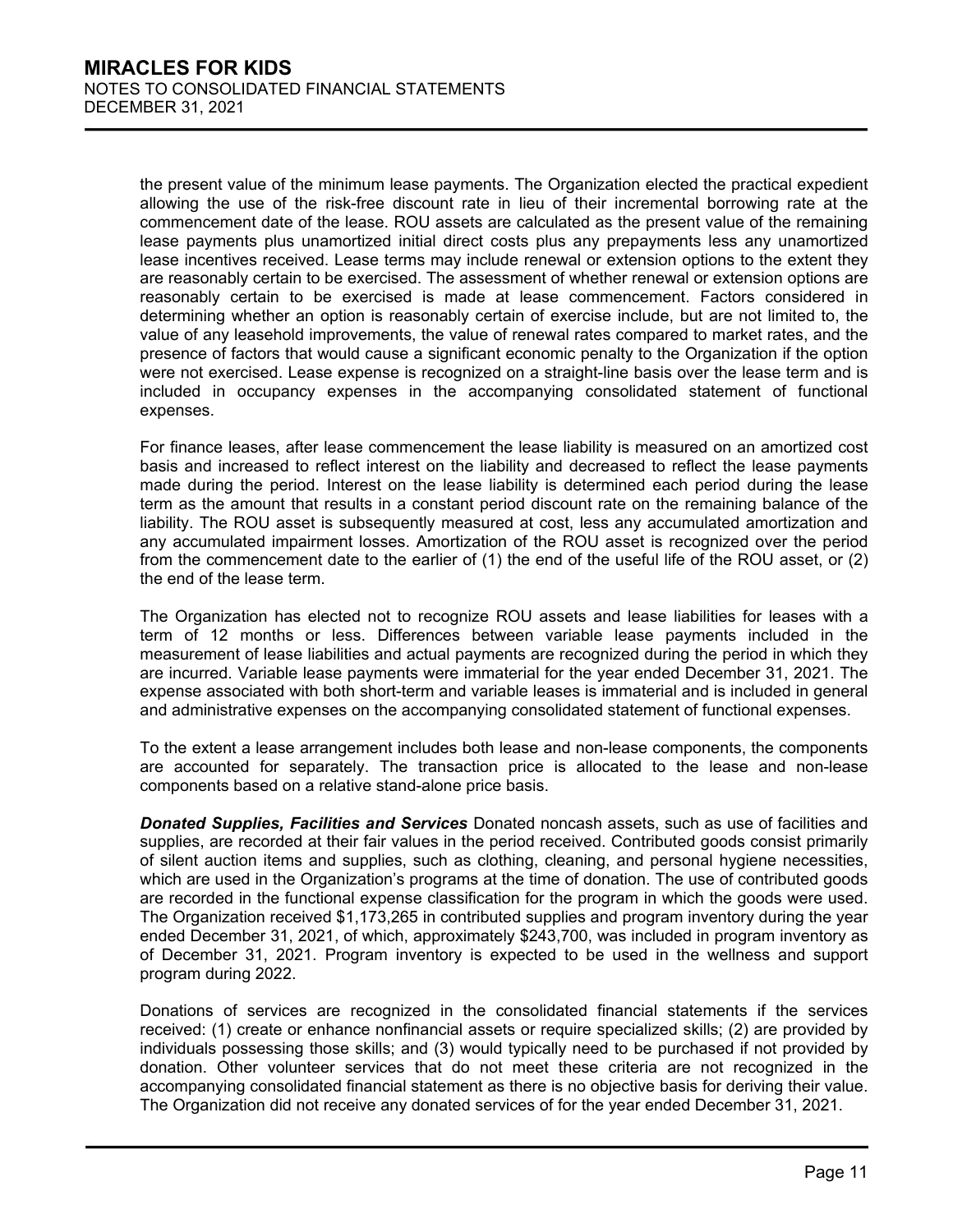*Pledges Payable* Pledges to other organizations are recognized when the Organization makes a promise to give that is, in substance, unconditional. Such pledges that are authorized but unpaid as of the end of the year are recognized as liabilities. Unconditional promises to give that are expected to be paid in more than one year are recorded at the present value of the future cash flows. The discounts on those amounts are recorded using risk-free interest rates applicable to those years in which the promises are received. There were no pledges payable at December 31, 2021.

*Income Taxes* The Organization is a nonprofit organization under Section 501(c)(3) of the Internal Revenue Code and is exempt from federal income taxes on related income pursuant to Section 501(a) of the Code. In addition, the Organization does not have any income, which management believes would subject the Organization to unrelated business income taxes. Accordingly, these consolidated financial statements do not reflect a provision for income taxes and there are no other tax positions which must be considered for disclosure. The Organization is required to file tax returns with the Internal Revenue Service (IRS) and other state taxing authorities. With few exceptions, the Organization is no longer subject to income tax examinations by tax authorities for fiscal years before 2017. There are no current tax examinations pending.

No provision for income taxes has been made for the consolidated LLC (Miracle Manor) as any income or loss is included in the tax returns of the member and there are no other tax positions which must be considered for disclosure. The federal tax status as a pass-through entity is based on its legal status as an LLC. Miracle Manor is required to file tax returns with the IRS and other taxing authorities and is required to pay an \$800 fee to the California Franchise Tax Board. With few exceptions, Miracle Manor is no longer subject to income tax examinations by tax authorities for years before 2017. There are no current tax examinations pending.

*Recently Issued Accounting Pronouncement* In September 2020, the FASB issued ASU 2020- 07, *Not-for-Profit Entities (Topic 958) Presentation and Disclosures by Not-for-Profit Entities for Contributed Nonfinancial Assets* (ASU 2020-07). The amendments in this update make improvements to information presented in the not-for-profit entity's financial statements including specific disclosure requirements about its contributed nonfinancial assets. ASU 2020-07 is effective for fiscal years beginning after June 15, 2021, including interim periods within annual periods beginning after June 15, 2022. The Organization is currently evaluating the impact of the adoption of the new standard.

# **3. PROPERTY**

Property consists of the following:

| As of December 31, 2021        | <b>Amount</b> |
|--------------------------------|---------------|
| Office furniture and fixtures  | 103,904       |
| Computers and other equipment  | 104.820       |
| Leasehold Improvements         | 254,347       |
| Software                       | 50,000        |
| Total property                 | 513,071       |
| Less: accumulated depreciation | (256, 958)    |
| Property, net                  | 256,113       |

Depreciation expense related to property amounted to \$124,413 for the year ended December 31, 2021.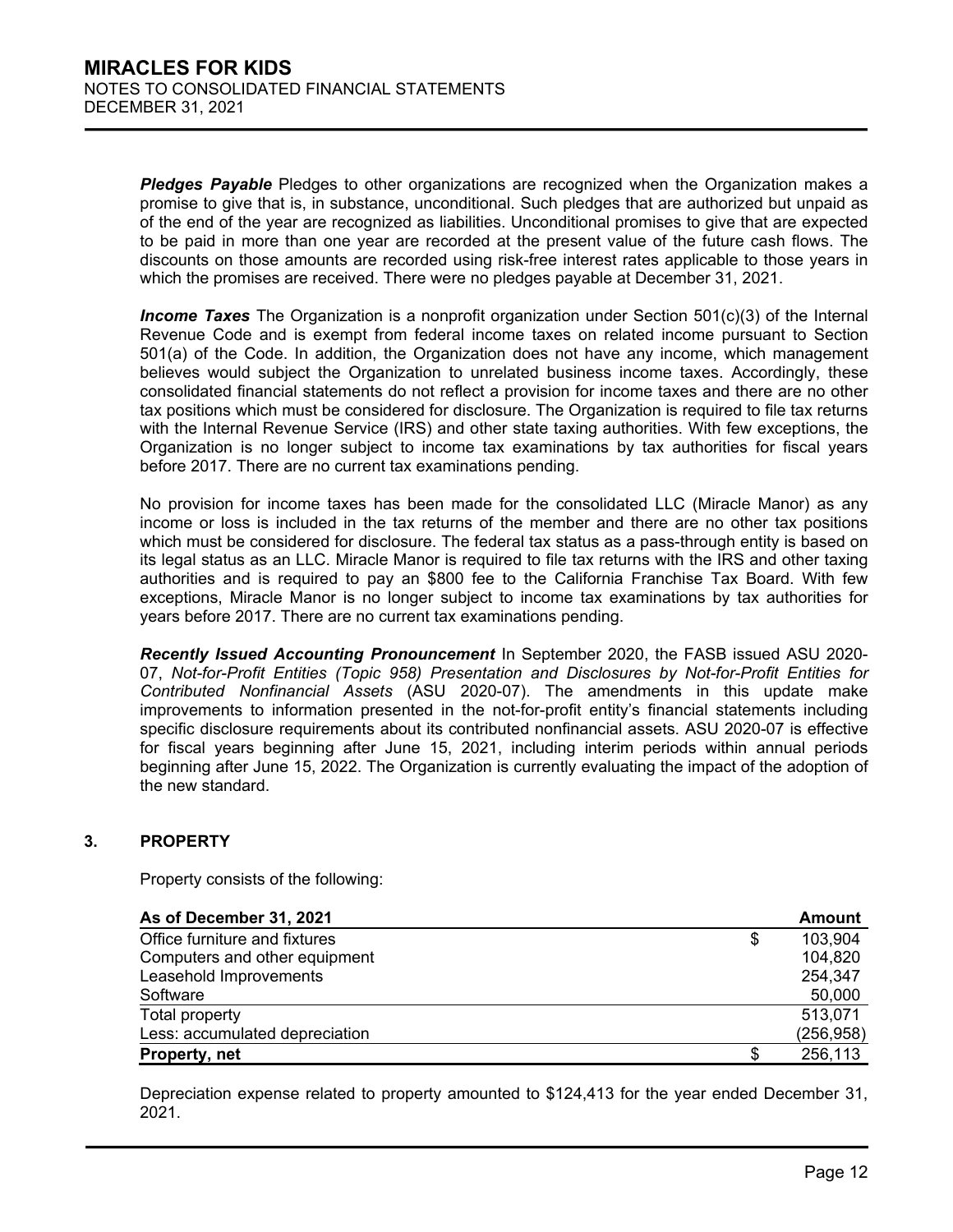#### **4. PLEDGES RECEIVABLE**

Pledges receivable include pledges that have been discounted at rates ranging from 0.16% to 2.45%. The following is a summary of the Organization's pledges receivable:

| As of December 31, 2021         |   | Amount  |
|---------------------------------|---|---------|
| Total amounts due in:           |   |         |
| One year                        | S | 516,448 |
| Two to five years               |   | 38,230  |
| Total pledges receivable        |   | 554,678 |
| Less: discount to present value |   | (40)    |
| Pledges receivable, net         |   | 554,638 |

# **5. RELATED PARTY TRANSACTIONS**

*Pledge Receivable – Related Party* During September 2012, the Organization received a pledge for \$600,000 from PersonalCare Physicians to secure naming rights on behalf of the Organization, as well as, for use for programs and events in support of patients and their families at CHOC Children's Miracles for Kids Family Resource Center. A board member of the Organization was the Chief Executive Officer of PersonalCare Physicians at the time of the pledge. The terms of the pledge require equal annual payments over ten years beginning in April, 2013. The Organization applied a discount rate of 3.25% per year based on the Wall Street Journal Prime Rate at the date of the pledge. On February 2, 2018, PersonalCare Physicians was sold to Hoag Clinic, a wholly owned subsidiary of Hoag Memorial Hospital. As part of the Asset Purchase Agreement, Hoag assumed the remaining liability of the pledge. As of December 31, 2021, the Organization determined the remaining pledge receivable of \$258,333 was not collectible, largely in part due to the economic stability of donors impacted by COVID, and recorded a loss in the accompanying consolidated statement of activities and change in net assets.

In addition, the Organization has received pledges from various other related parties, including members of the board of directors, due through 2025. Pledges receivable from other related parties totaled \$205,070 as of December 31, 2021.

Future pledges receivables from related parties to be collected are as follows:

| <b>Years Ending December 31,</b>         | Amount   |
|------------------------------------------|----------|
| 2022<br>S                                | 58,523   |
| 2023                                     | 56,068   |
| 2024                                     | 37,094   |
| 2025                                     | 25,885   |
| 2026                                     | 27,500   |
| Total pledges receivable – related party | 205,070  |
| Less: discount                           | (7, 345) |
| Pledges receivable - related party, net  | 197,725  |

*Related Party Contributions* During 2021, the Organization received approximately \$423,610 in contributions from board members.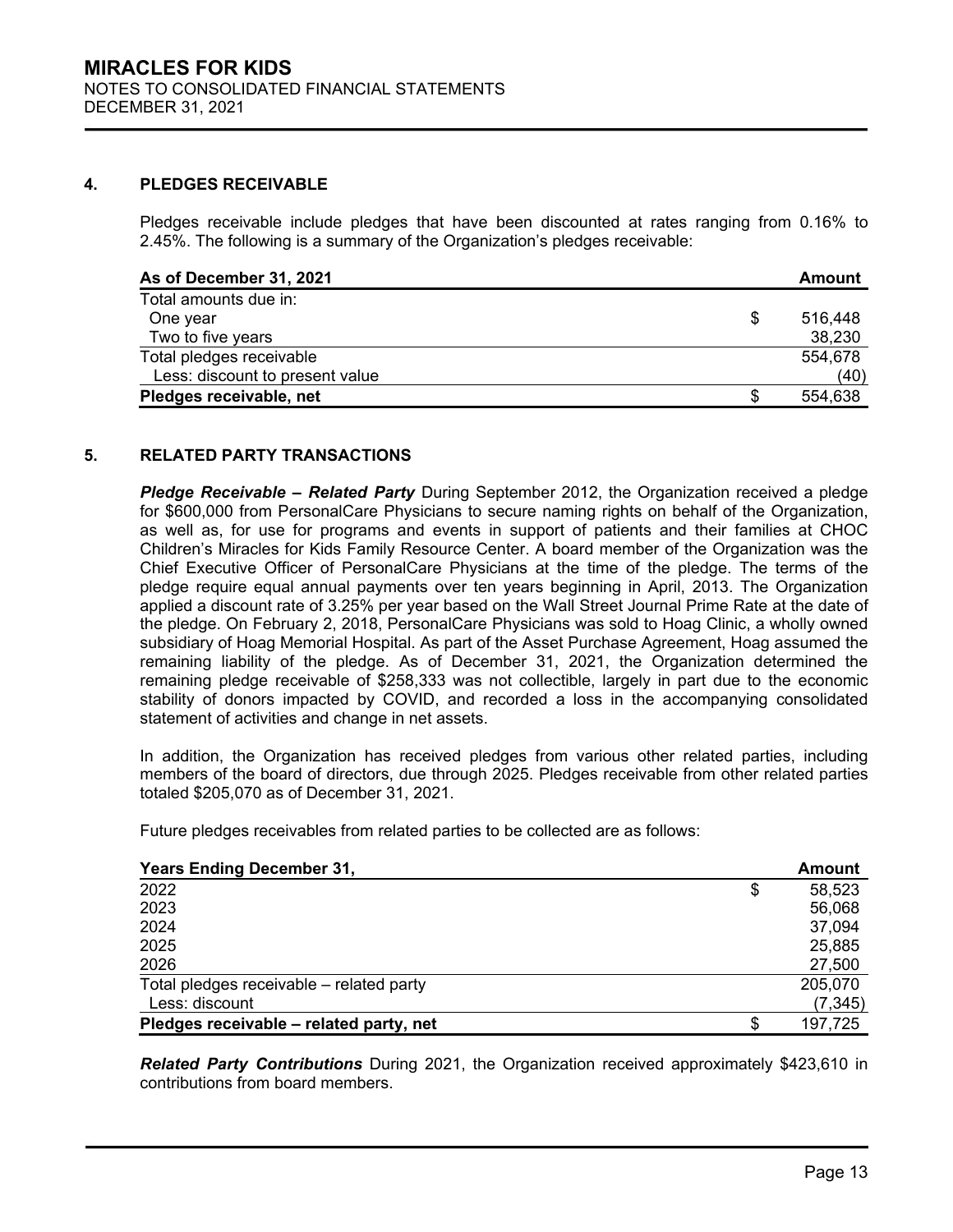#### **6. COMMITMENTS AND CONTINGENCIES**

*Miracle Manor Master Lease* Effective June 15, 2019, the Organization entered into the Master Lease with an unrelated party to lease the Miracle Manor building. The Master Lease requires base monthly rent of \$22,917, escalating annually, for a term of 10 years with an option to extend for 2 consecutive 5-year periods. Under ASC 842, the Master Lease is classified as an operating lease and a ROU asset of \$2,182,874 and lease liability of \$2,266,895 were recorded as of December 31, 2021.

*Office Leases* In January 2020, the Organization entered into a new facility lease for 3 years under a non-cancellable operating lease, commencing in March 2020 (Office Lease). Base monthly rent consists of monthly payments of approximately \$12,000, increasing annually, and the Organization received lease incentives of approximately \$30,000 in 2020. Under ASC 842, the Office Lease is classified as an operating lease and a ROU asset of \$162,538 and lease liability of \$178,309 were recorded as of December 31, 2021.

Operating lease expenses for the year ended December 31, 2021 were approximately \$455,283.

Future minimum payments on the Organization's operating leases as of December 31, 2021 are as follows:

| <b>Years Ending December 31,</b> | Amount        |
|----------------------------------|---------------|
| 2022                             | \$<br>449,566 |
| 2023                             | 330,702       |
| 2024                             | 314,160       |
| 2025                             | 323,586       |
| 2026                             | 333,294       |
| Thereafter                       | 876,282       |
| <b>Total</b>                     | 2,627,590     |

**Litigation** In the ordinary course of doing business, the Organization, from time to time, becomes involved in various lawsuits. Some of these proceedings may result in judgments being assessed against the Organization which may have an impact on changes in net assets. The Organization does not believe that these proceedings, individually or in the aggregate, would have a material effect on the accompanying consolidated financial statements.

*COVID-19 Pandemic* During 2021, the COVID-19 pandemic continued to rapidly evolve. Mandates from federal, state and/or local authorities to mitigate the spread of the virus have adversely impacted global commercial activity and contributed to significant volatility in financial markets. As a result, the Organization provided additional rental support to tenants of Miracle Manor in the form of grants for rental concessions of approximately \$188,000. Otherwise, the pandemic to date has not had a significant impact on the operations of the Organization. Its duration, severity and the potential impact on the general population, the Organization's Miracle Manor tenants, the onsite personnel, and the ability to reach expected contribution levels, are among the many unknowns and could materially impact the future results of operations, financial condition, liquidity, and overall performance of the Organization.

*Paycheck Protection Program* In March 2021, the Organization entered into a Second Draw promissory note agreement with SunAmerica Bank in connection with the Paycheck Protection Program ("PPP") set forth in Sections 1102 and 1106 of the Coronavirus Aid, Relief, and Economic